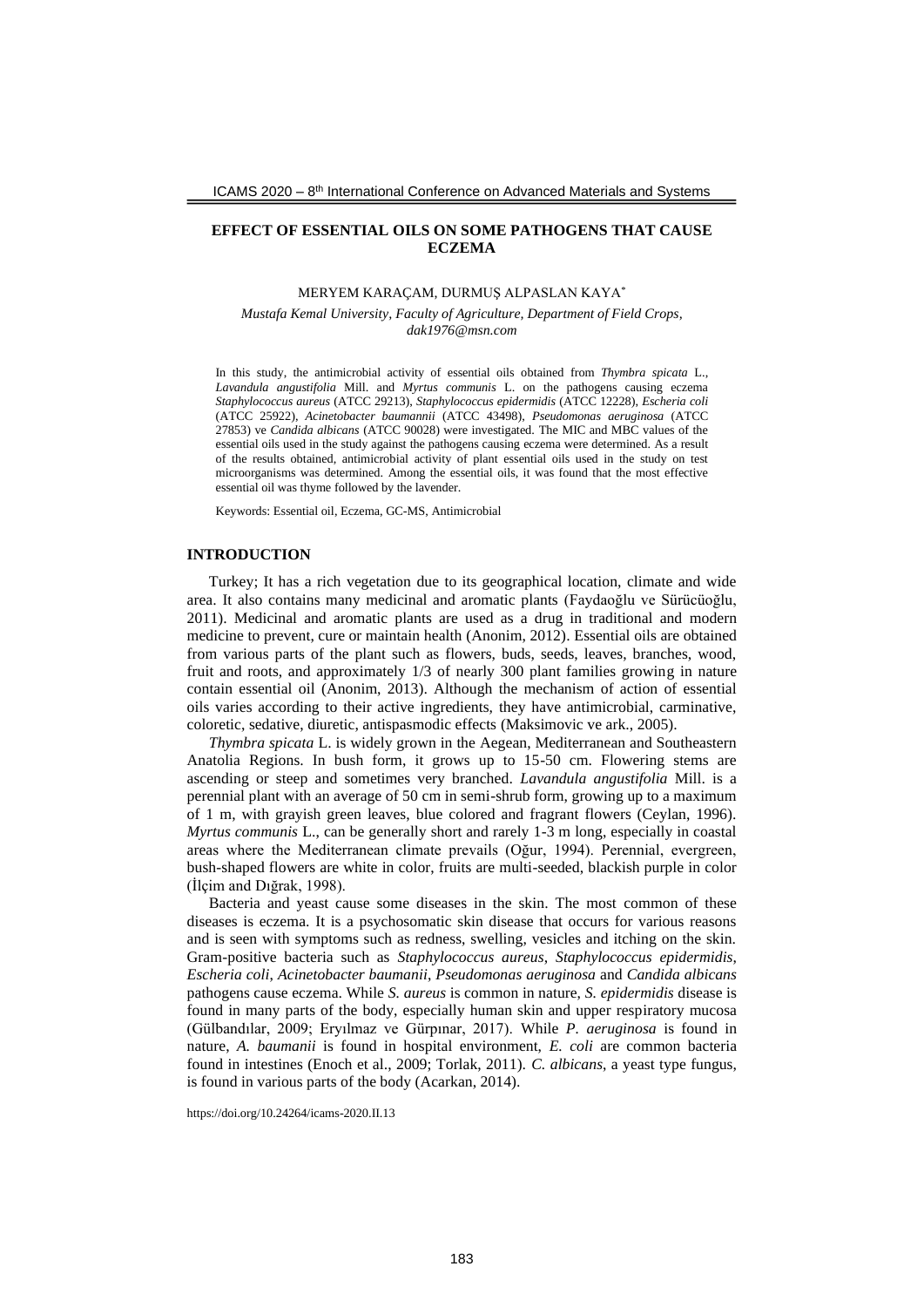Effect of Essential Oils on Some Pathogens that Cause Eczema

Antibiotics are widely used in the treatment of eczema. The progressive increase in side effects caused by the use of synthetic origin substances in the treatment of diseases, the resistance of organisms against synthetic substances, and the gradual restriction of synthetic drugs have led people to seek alternative solutions in the treatment of the disease.

In this study, the effects of *T. spicata* L., *L. angustifolia* Mill. and *M. communis* L. essential oils on some pathogens (*S. aureus*, *S. epidermidis*, *E. coli*, *A. baumanii*, *P. aeruginosa* and *C. albicans*) causing eczema were investigated in vitro.

# **MATERIALS AND METHODS**

*T. spicata*, *L. angustifolia* and *M. communis* essential oils were used as material in the study. The antimicrobial activities of these essential oils against *S. aureus* (ATCC 29213), *S. epidermidis* (ATCC 12228), *E. coli* (ATCC 25922), *A. baumannii* (ATCC 43498), *P. aeruginosa* (ATCC 27853) and *C. albicans* (ATCC 90028). pathogens were investigated. Antimicrobial activity studies were conducted in Hatay Mustafa Kemal University. Activity studies of essential oils were carried out by tube dilution method. The group without essential oil was selected as the negative control, and gentamicin and fluconazole were used as the drug control. Dimethyl sulfoxide (DMSO) of 1% was used to dissolve essential oils in the medium. Mueller-Hinton Broth was used for bacteria in the tube dilution method for the production of microorganisms and Saboraud Dextroz Broth for *C. albicans*. It has been determined by controlled experiments that 1% concentration of DMSO is non-toxic on the growth of microorganisms.

#### **Obtaining Essential Oils**

The essential oils used in the study were obtained from the leaves of *T. spicata* and *M. communis* plants naturally found in the flora of Hatay. And *L. angustifolia* essential oil was collected from plants that were previously cultivated in Hatay Mustafa Kemal University in full blooming period and obtained by water distillation method from leaves and herbs of plants.

### **Determination of Essential Oil Components**

The determination of essential oil components was carried out under the following conditions with the Thermo Scientific ISQ Single Quadrupole model GC device. TR-FAME MS model, 60 m length column was used. Helium (99.9%) was used as the carrier gas at a flow rate of  $\overline{1}$  mL/min. Ionization 22 energy was set at 70 eV, mass range m/z 1.2-1200 amu. Scan Mode was used for data collection. The MS transfer line temperature is 250 °C, the MS ionization temperature is 220 °C, the injection port temperature is 220  $^{\circ}$ C, the column temperature is 50  $^{\circ}$ C at the beginning and has been increased to 220 °C with a temperature increase rate of 3 °C/min. The structure of each compound was identified with the Xcalibur program using mass spectra (Wiley 9).

#### **Antimicrobial Activity Tests**

Microorganism colonies taken with the loop were suspended in Phosphate Buffered Saline (PBS), which is a phosphate buffer solution.  $1x10<sup>8</sup>$  bacteria/ml compared to Mc Farland turbidity tube no 0.5; *C. albicans* dilution was prepared to be  $1x10<sup>5</sup>$  and these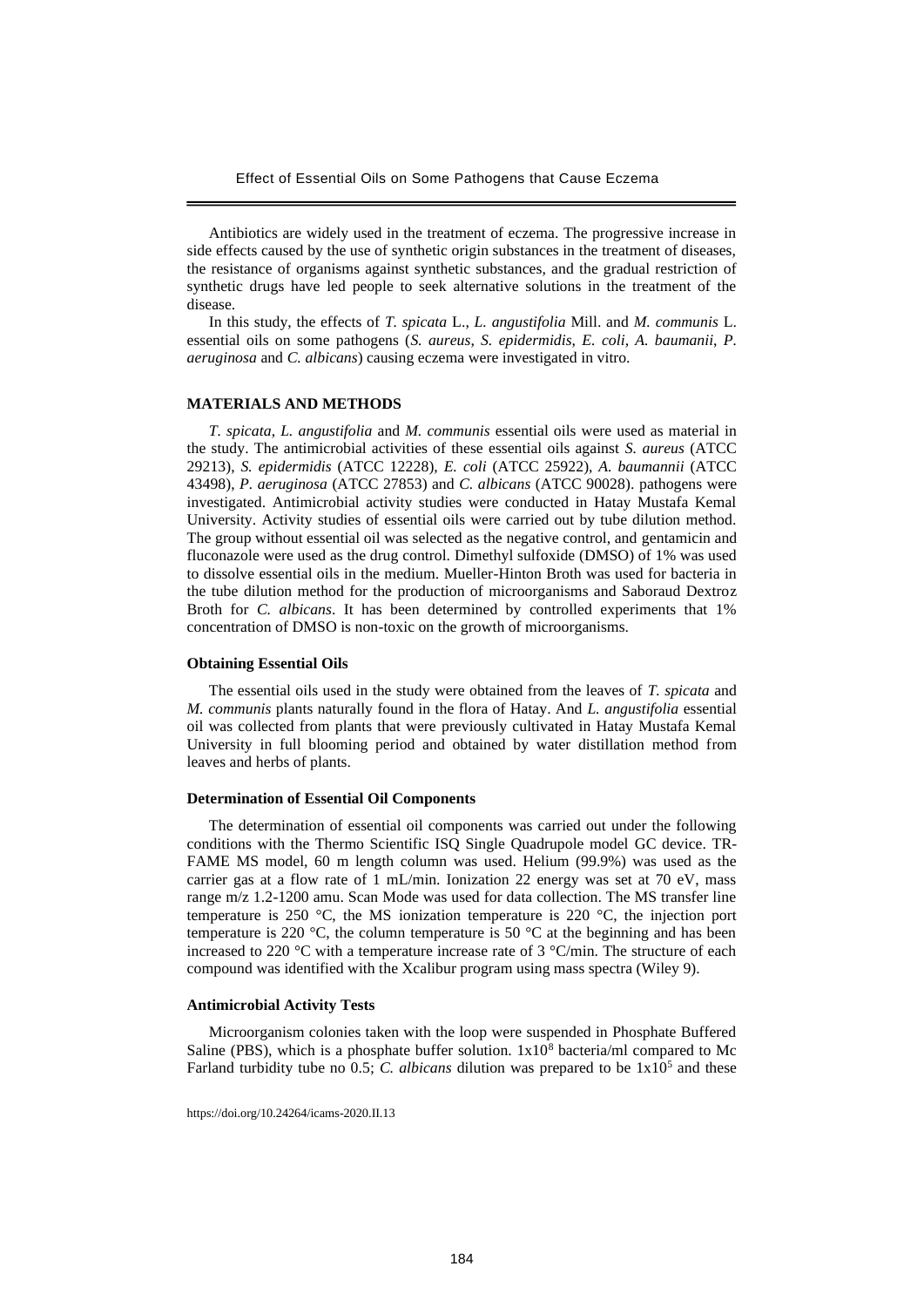dilutions were used as inoculum. The determination of the antimicrobial activities of essential oils was evaluated in accordance with the National Committee for Clinical Laboratory Standards (NCCLS) criteria. Tested bacterial and fungal microbial strains were suspended in PBS (phosphate buffered water) to McFarland 0.5, and those containing bacterial strains Mueller-Hinton agar and Sabouraud Dextrose agar for *C. albicans* were inoculated on plates. In the study, dimethyl sulfoxide (DMSO) was used as a solvent to dissolve essential oils. Non-toxic concentration (1%) of the selected concentration of DMSO on microorganisms was used. The concentrations of the essential oils tested in the study (10.24, 5.12, 2.56, 1.28, 0.64, 0.32, 0.16, 0.08, 0.04 and 0.02 µg/ml) were used. DMSO was used as negative control. Amikacin, gentamicin, and nystatin were used as reference drugs for gram-positive anti-bacterial activity, gramnegative anti-bacterial activity, and antifungal activity, respectively. All microorganism plates were incubated at 37  $\degree$ C and the results were evaluated after 24<sup>th</sup> hour of incubation for bacteria and after 48th hour of incubation for *C. albicans*. Essential oil concentrations that inhibit apparent growth were considered to be minimum inhibitory concentrations (MICs). In addition, minimal bactericidal and fungicidal concentrations were determined by seeding on Mueller Hinton agar and Saboraud Dexroz agar from the next dilutions with the final concentration without visible growth.

# **RESULTS AND DISCUSSION**

#### **Essential Oil Rates and Components of Plants Used in the Study**

According to the results obtained, thyme essential oil ratio was 3.00%, lavender essential oil ratio was 2.90%, and the essential oil ratio obtained from myrtle leaves was 1.25%. When we examine the essential oil components of the thyme, the highest component was determined as Carvacrol with 55.30%, followed by o-Cymene with 13.51% and-Terpinene with 12.30%. When the components of the essential oils of the lavender were examined, it was found that the highest component was Linalool with 18.03%, followed by α-Bisabolol with 17.44% and Linalyl acetate with 8.76%. When we examine the main components of the essential oils of the myrtle, the essential oil components were determined as 33.80% Eucalyptol, 25.42% α-Pinene and 10.75% Linalool, respectively.

#### **Effectiveness of Essential Oils on** *S. aureus*

The effectiveness of thyme, lavender and myrtle essential oils on *S. aureus* bacteria was examined in terms of MIC values, it was determined that thyme essential oil inhibited bacterial growth at  $0.02 \mu g/ml$ , lavender essential oil at  $0.32 \mu g/ml$ , and myrtle essential oil at  $0.64 \mu g/ml$ . When the effectiveness of thyme, lavender, myrtle essential oils on *S. aureus* bacteria was examined in terms of MBK values, it was determined that thyme essential oil showed a bactericidal effect at 0.04 µg/ml, lavender essential oil at 0.64  $\mu$ g/ml, and myrtle essential oil at 1.28  $\mu$ g/ml.

### **Effectiveness of Essential Oils on** *S. epidermidis*

The effectiveness of thyme, lavender and myrtle essential oils on *S. epidermidis* was examined in terms of MIC values,  $0.02 \mu g/ml$  of thyme essential oil,  $0.16$  of lavender essential oil. It has been determined that  $\mu$ g/ml, myrtle essential oil inhibits bacterial growth at  $0.32 \mu g/ml$ . When the effectiveness of thyme, lavender and myrtle essential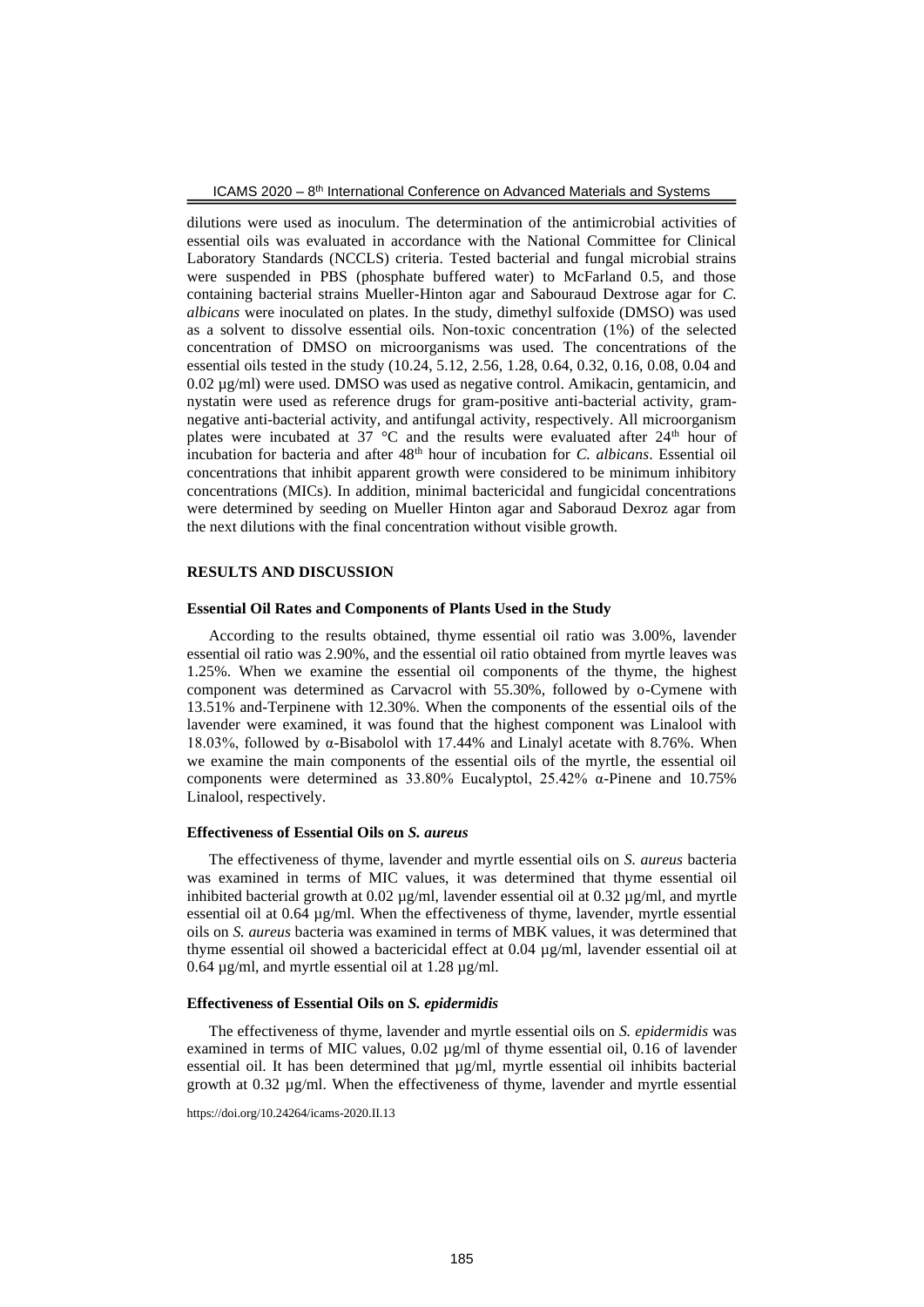oils on *S. epidermidis* was examined in terms of MBC values, it was determined that thyme essential oil showed a bactericidal effect at 0.04 µg/ml, lavender essential oil at 0.32  $\mu$ g/ml, and myrtle essential oil at 0.64  $\mu$ g/ml.

| <b>Essential Oil</b><br>Concentration | T. spicata |            | L. angustifolia |            | M. communis |            |
|---------------------------------------|------------|------------|-----------------|------------|-------------|------------|
| $(\mu l/ml)$                          | <b>MIC</b> | <b>MBC</b> | MIC             | <b>MBC</b> | MIC         | <b>MBC</b> |
| 0.01                                  |            | $^{+}$     | $^+$            | $^+$       | $^+$        | $^{+}$     |
| 0.02                                  |            |            |                 | +          |             | $^{+}$     |
| 0.04                                  |            |            | $^{+}$          | $^+$       | $^{+}$      | $^{+}$     |
| 0.08                                  |            |            | +               | $^+$       | $^+$        | $^{+}$     |
| 0.16                                  |            |            |                 | $^+$       | $^{+}$      | $^{+}$     |
| 0.32                                  |            |            |                 | $^+$       | $^+$        | $^{+}$     |
| 0.64                                  |            |            |                 |            |             |            |
| 1.28                                  |            |            |                 |            |             |            |

Table 1. Efficacy concentrations of essential oils against *S. aureus*

+: There is reproduction, -: There is no reproduction

Table 2. Efficacy concentrations of essential oils against *S. epidermidis*

| <b>Essential Oil</b><br>Concentration | T. spicata |     | L. angustifolia |            | M. communis |            |
|---------------------------------------|------------|-----|-----------------|------------|-------------|------------|
| $(\mu l/ml)$                          | <b>MIC</b> | MBC | MIC             | <b>MBC</b> | MIC         | <b>MBC</b> |
| 0.01                                  | $^{+}$     |     |                 | $^+$       |             | $^+$       |
| 0.02                                  |            |     | $^{+}$          | $^+$       | +           | $^{+}$     |
| 0.04                                  |            |     | $^{+}$          | $^+$       |             | $^{+}$     |
| 0.08                                  |            |     |                 | +          |             | $^{+}$     |
| 0.16                                  |            |     |                 | $^{+}$     |             | $^{+}$     |
| 0.32                                  |            |     |                 |            |             | ┿          |
| 0.64                                  |            |     |                 |            |             |            |

+: There is reproduction, -: There is no reproduction

# **Effectiveness of Essential Oils on** *E. coli*

The effectiveness of thyme, lavender and myrtle essential oils on *E. coli* was examined in terms of MIC values, it was determined that thyme and lavender essential oils inhibit bacterial growth at  $0.32 \mu$ g/ml and myrtle essential oil at  $0.64 \mu$ g/ml. When the effectiveness of thyme, lavender and myrtle essential oils on *E. coli* was examined in terms of MBC values, it was determined that thyme and lavender essential oils showed a bactericidal effect at 0.64  $\mu$ g/ml and myrtle essential oil at 1.28  $\mu$ g/ml.

# **Effectiveness of Essential Oils on** *A. baumannii*

The efficiency of thyme, lavender and myrtle essential oils on *A. baumannii* was examined in terms of MIC values, it was determined that thyme essential oil inhibits bacterial growth at 0.02 µg/ml, lavender essential oil at 0.32 µg/ml, and myrtle essential oil at  $0.64 \mu g/ml$ . When the effectiveness of thyme, lavender and myrtle essential oils on *A. baumannii* was examined in terms of MBK values, it was determined that thyme essential oil had a bactericidal effect at 0.04 µg/ml, lavender essential oil at 0.64 µg/ml, and myrtle essential oil at 1.28 µg/ml.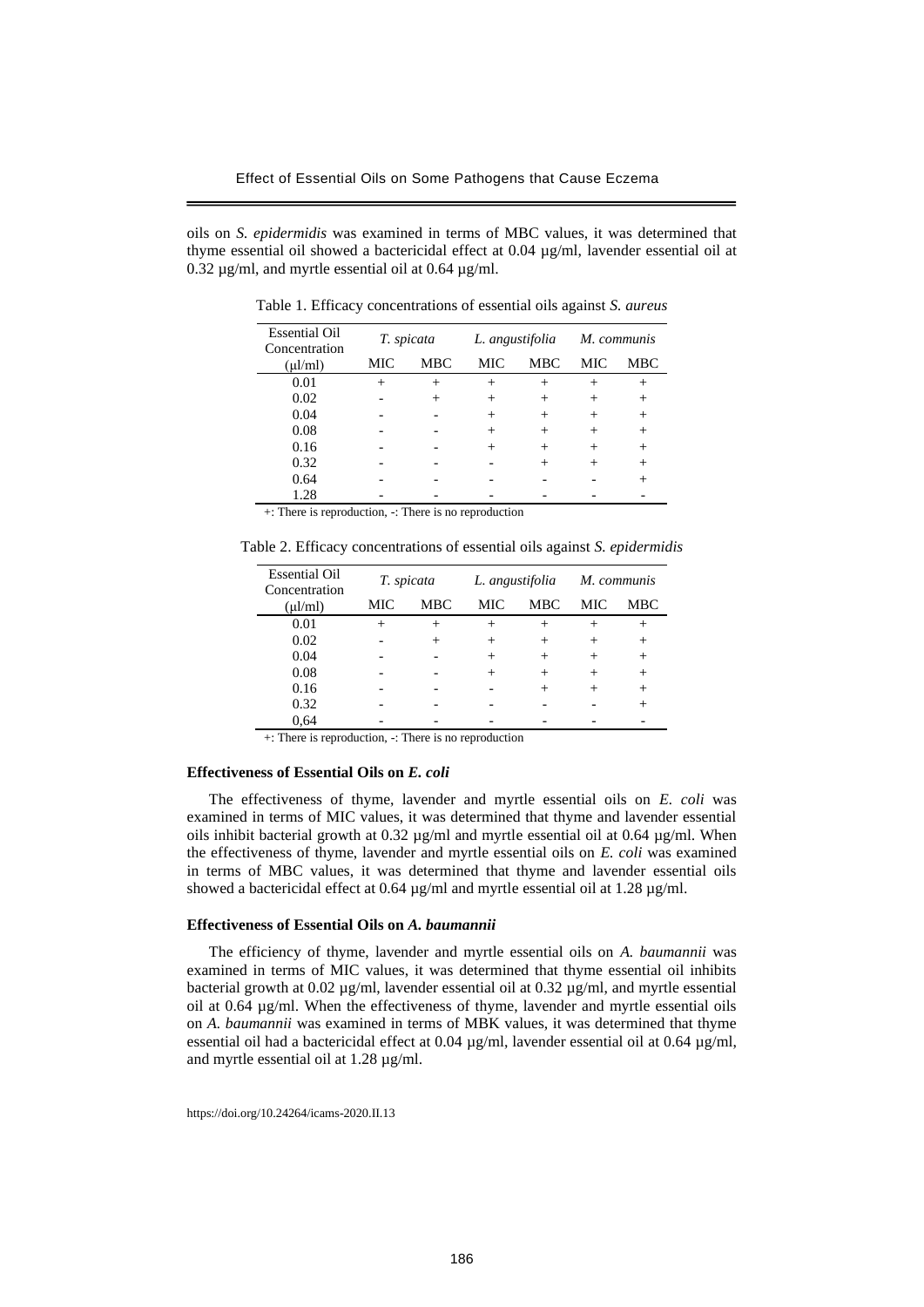ICAMS 2020 - 8<sup>th</sup> International Conference on Advanced Materials and Systems

| <b>Essential Oil</b><br>Concentration | T. spicata |            | L. angustifolia |            | M. communis |            |  |
|---------------------------------------|------------|------------|-----------------|------------|-------------|------------|--|
| $(\mu l/ml)$                          | <b>MIC</b> | <b>MBC</b> | MIC             | <b>MBC</b> | <b>MIC</b>  | <b>MBC</b> |  |
| 0.01                                  | $^{+}$     | $^{+}$     | $^{+}$          | $^{+}$     |             |            |  |
| 0.02                                  |            |            |                 | $^+$       |             | $^+$       |  |
| 0.04                                  |            |            |                 | +          |             | $^+$       |  |
| 0.08                                  |            | $^{+}$     |                 | $^+$       |             | $^{+}$     |  |
| 0.16                                  |            | $^+$       |                 | $^+$       |             | $^+$       |  |
| 0.32                                  |            |            |                 | $^+$       |             | $^+$       |  |
| 0.64                                  |            |            |                 |            |             |            |  |
| 1.28                                  |            |            |                 |            |             |            |  |

Table 3. Efficacy concentrations of essential oils against *E. coli*

+: There is reproduction, -: There is no reproduction

Table 4. Efficacy concentrations of essential oils against *A. baumannii*

| <b>Essential Oil</b><br>Concentration | T. spicata |        | L. angustifolia |            | M. communis |        |
|---------------------------------------|------------|--------|-----------------|------------|-------------|--------|
| $(\mu l/ml)$                          | <b>MIC</b> | MBC    | MIC             | <b>MBC</b> | MIC         | MBC    |
| 0.01                                  | $^{+}$     | $^{+}$ | $^{+}$          | $^{+}$     | $^{+}$      | $^{+}$ |
| 0.02                                  |            |        |                 |            |             | $^{+}$ |
| 0.04                                  |            | $^{+}$ |                 | $^+$       |             | $^{+}$ |
| 0.08                                  | $^{+}$     | $^{+}$ | $^+$            | $^+$       | $\pm$       | $^{+}$ |
| 0.16                                  |            |        |                 | +          |             |        |
| 0.32                                  |            |        |                 | $^+$       |             | $^{+}$ |
| 0.64                                  |            |        |                 |            |             | +      |
| 1.28                                  |            |        |                 |            |             |        |

+: There is reproduction, -: There is no reproduction

### **Effectiveness of Essential Oils on** *P. aeruginosa*

The effectiveness of thyme, lavender and myrtle essential oils on *P. aeruginosa* was examined in terms of MIC values; It was determined that thyme essential oil inhibits bacterial growth at 0.32 µg/ml, lavender essential oil at 10.24 µg/ml, and myrtle essential oil at 5.12 µg/ml. When thyme, lavender and myrtle communis essential oils were examined in terms of MBC values on *P. aeruginosa*, it was determined that thyme essential oil had a bactericidal effect at 0.64 µg/ml, lavender essential oil at 20.48 µg/ml, and myrtle essential oil at 10.24 µg/ml.

# **Effectiveness of Essential Oils on** *C. albicans*

The effectiveness of thyme, lavender and myrtle essential oils on *C. albicans* was examined in terms of MIC values, it was determined that thyme essential oil inhibits fungus growth at 0.04 µg/ml, lavender essential oil at 2.56 µg/ml and myrtle essential oil at 0.16 µg/ml. When thyme, lavender and myrtle essential oils were examined in terms of MFC values on *C. albicans*, it was determined that thyme essential oil had a fungicidal effect at 0.04 µg/ml, lavender essential oil at 5.12 µg/ml, and myrtle essential oil at 0.32 µg/ml.